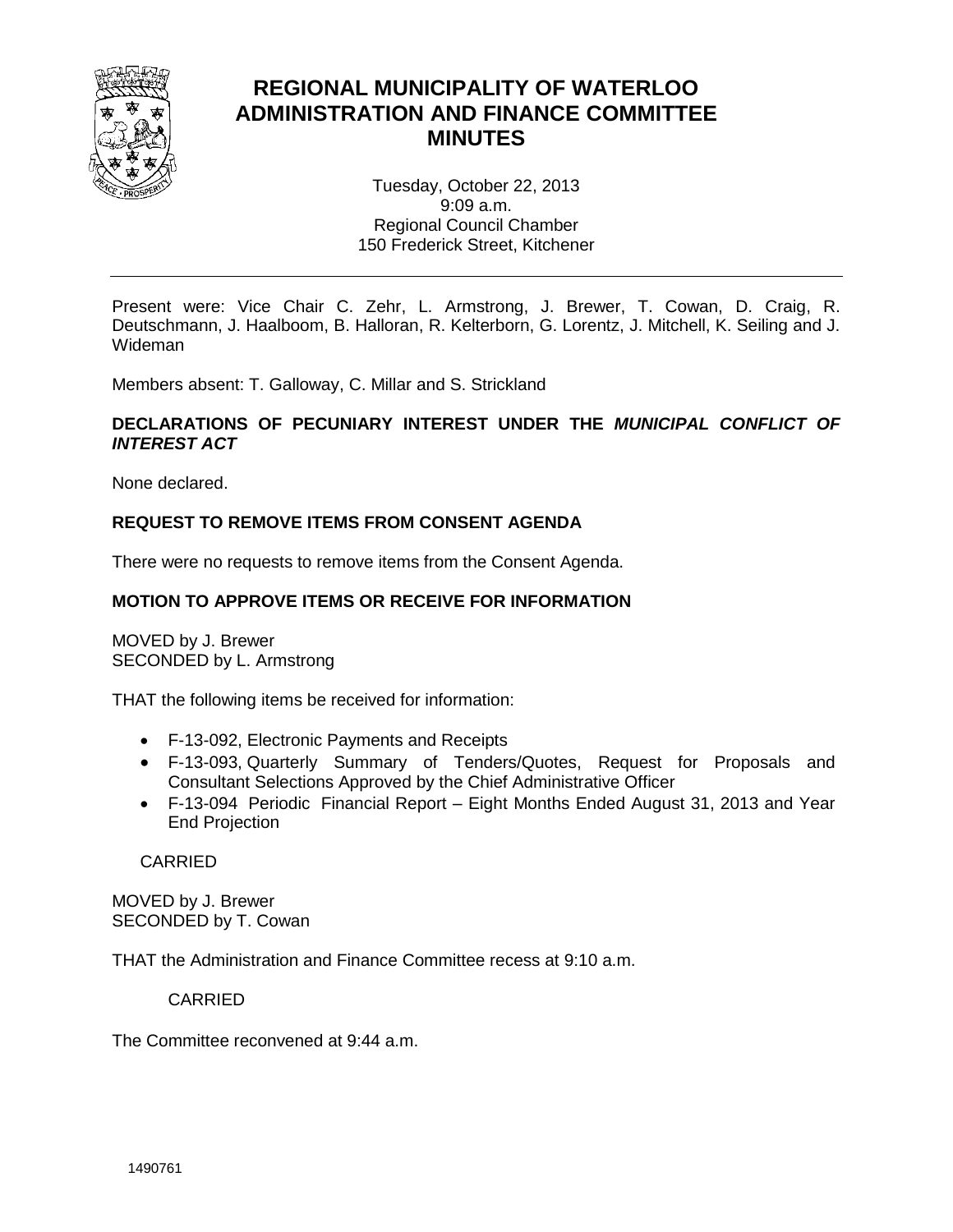## **REGULAR AGENDA RESUMES**

#### **DELEGATIONS**

a) Siva Kumar, President, Reconit Electronic Rebuilders, addressed the Committee regarding his concerns with the Regional Purchasing/Procurement processes. A copy of his verbal [presentation](#page-2-0) is appended to the original minutes. He also distributed supplementary information to the Committee.

He provided background details about his local company which has, in the past supplied the Region with refurbished parts for Grand River Transit (GRT) buses. He expressed his concerns with his loss of business and cited a Regional contract with Metrolinx and Neoparts Inc., a U.S. based company with a plant in Mississauga as being the cause. He outlined the benefits of doing business with local companies and the disadvantages of doing business outside the Region of Waterloo. He requested that the Region review its purchasing policy to include local suppliers and small manufacturers and that it review its contract with Metrolinx and Neoparts Inc.

The Committee requested a copy of Mr. Kumar's verbal presentation.

Charles Whitlock, Director, Procurement and Supply Services, stated that for a number of years, most GRT alternators have been re-built in-house and that this was never part of the business partnership with Metrolinx or Neoparts Inc. He summarized the historical accounts payable data for Reconit. He indicated that the Region only buys bus parts from Metrolinx and Neoparts and that many other purchases come from local suppliers. He stated that the contract with Metrolinx is from 2011-2015, at which time the Region will issue a new bid and provide an opportunity for new vendors to bid on the contract.

#### **OTHER BUSINESS**

a) Council Enquiries and Requests for Information Tracking List was received for information.

#### **NEXT MEETING – November 12, 2013**

#### **ADJOURN**

MOVED by K. Seiling SECONDED by T. Cowan

THAT the meeting adjourn at 10:01 a.m.

CARRIED

**COMMITTEE VICE CHAIR**, *C. Zehr*

**COMMITTEE CLERK**, *S. Natolochny*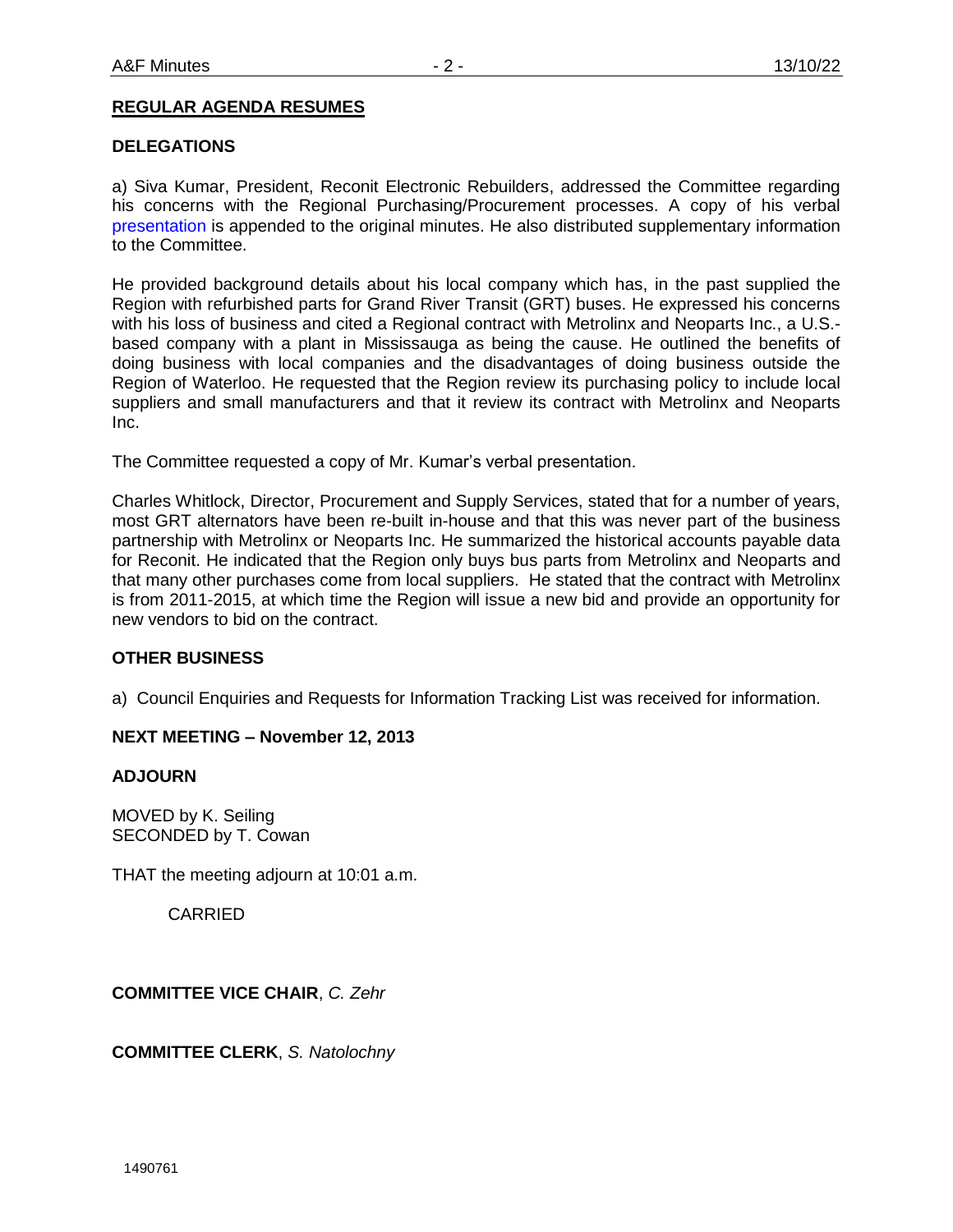<span id="page-2-0"></span>Good morning Regional Chairman Ken Seiling, fellow councillors and staff. Thank you very much for allowing me to address the council.

My name is Sivakumar Somasundram. I am the owner of Reconit Electric Rebuilders Ltd in Kitchener. We remanufacture and sell brand new Alternator, Starter motors and repair Battery chargers in the Waterloo Region. I started the company during the recession, in 2008, after the company I was employed, B.F goodrich closed and moved to Mexico. Regional Municipality of Waterloo is one of my main customers which brought 35% of revenue. I had two employees.

I did refurbishment and sell new parts to Grand River Transit and Maple grove location. GRT is around the corner to me. I invested on new equipment in anticipation of growing demand. The sales were around \$23,000 at the start, which is a life line for start up companies.

However, gradually, I noticed a decline. I communicated only with the front line staff at the finance dept, who man the stock room. I did not want to create a situation where there would be room for misunderstanding. This year, I was told that Metrolinx, an agency of the government of Ontario facilitated the region of Waterloo to sign a contract with Neoparts Canada Inc, a US based warehouse Distribution Company located in Mississauga, Ontario. As a result, 90 suppliers and small manufactures were at the receiving end. Regular repairs to Battery chargers and other motors also ceased due to unknown reason. I had to lay off one staff.

My sales with GRT is very small from your point of view but at a time of recession, its a life line for us. Region's front line staff, specially the finance and purchasing are our only connection. Lack of clear policy and support to local industry by the region, left small manufactures like myself on a vulnerable state. I am not alone; I came across a few local business establishments in the waterloo region, experiencing similar circumstance with the regional staff, but lack the courage to go public.

As taxpayers we pay millions of dollars to the GRT and expect spin off jobs and job creation. Its the region's responsibility towards its residence that jobs are created as well as protected. I am surprised to know that the Region of Waterloo does not have a plan to support Small and Medium Manufactures. When inquired from the staff, I was told **DON'T EVEN GO THERE**. Your front line purchasing staffs are the link between job growth and sustainability.

Jobs are going to US, China and Mexico. What is left, I don't know. Small manufactures are struggling in the waterloo region, due to lack of support. At the end, our children won't have jobs or a future.

# **Conflict of Interest**

The vendor Management system has been in place in USA by Neoparts and was re-developed to comply with Canadian system by Mr. Naeem Farooqi , a program analyst with Metrolinx in 2009. The project was implemented in stages under the guidance of Chairman of TIMS Mr. Charles Whitlock of the Waterloo Region.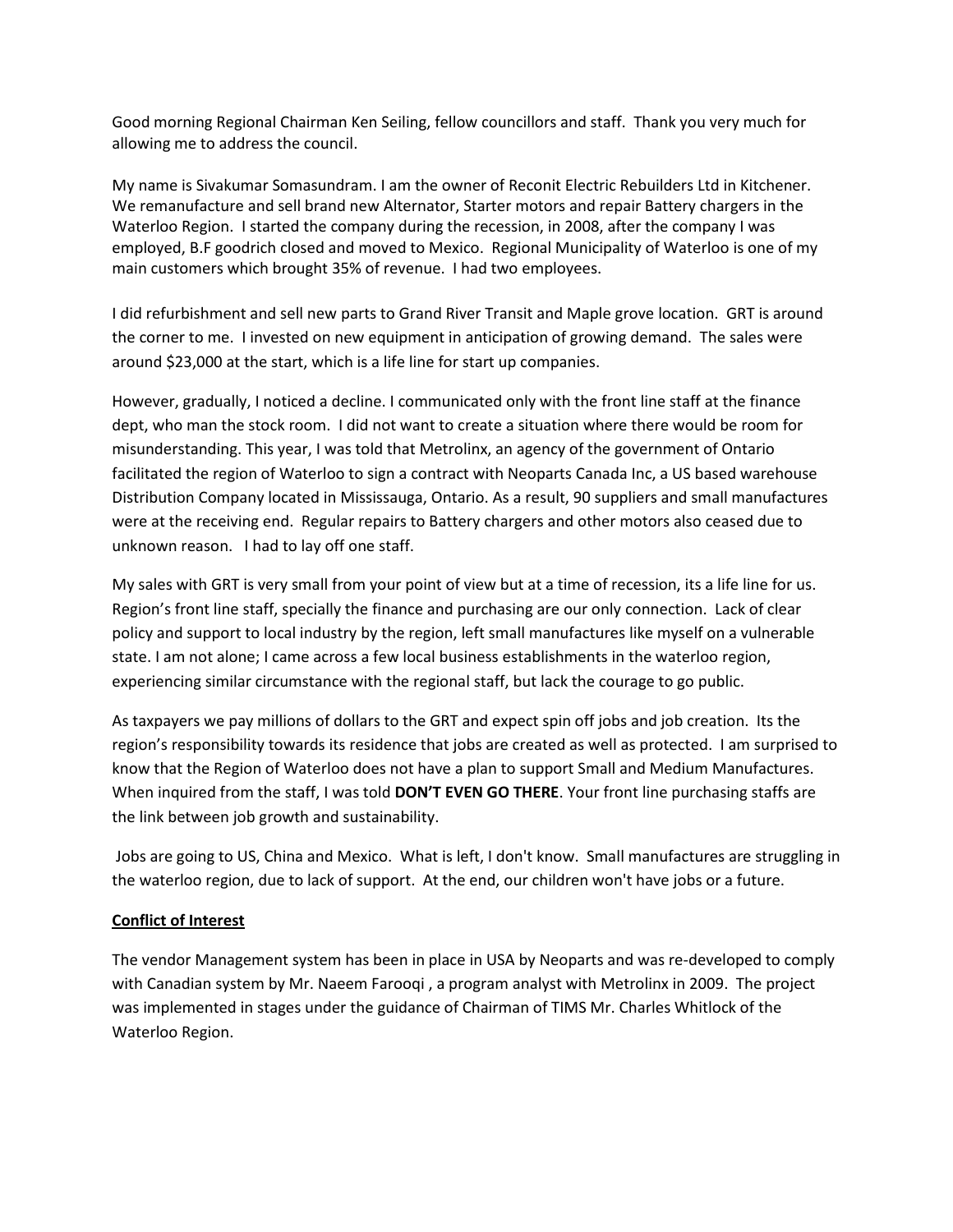This is a multi-year and Multi-million dollar contact supervised by Metrolinx with Transit agencies across Ontario. On completion of the project, Metolinx signs a contact with Neo parts USA for all the purchase of parts. It gives a single supplier monopoly at the expense of local industry.

Mr. Farooqi, after put together the procurement facility joins Neoparts Canada as their Director of Business Development supply Chain solutions. Is there a conflict of Interest, that needs looked into? I am not sure, I will leave into the good hands of the councillors do an independent investigation. For me, something is not right.

# **Cost**

Mr. Farooqi, while being a researcher with the University of Toronto has quoted saying that public – private partnership would cost an average of 16% more than a conventional tender contract. If so, what is the advantage to the region.

Because, you rely on one company for purchasing, you have no control over cost. The tax payers will have to pay extra every year. No one is going to give free shipping back and forth. It will be built into the cost. If there is warranty, your bus will be down.

I do not compete on price with Multinationals --everyone can come in cheaper--They cannot match my knowledge and service.

# **Transparency**

During the meeting with Mr. Charles Whitlock -Director, procurement and supply services at the region of Waterloo and Mr. Chuck Saunders. I was told that some work is done in house. At that stage, I requested the job cost of repaired motors done at the facility. I was declined to give the figure. If given, I can certainly could compare apple to apple.

# **Local Job loss**

The contact with a single vendor eliminates 90 local suppliers. This will have an impact on the community and to your tax base.

# **Job creation**

what is the spinoff of employment created by this project. At this rate, I very much doubt whether our children will have a job in this region. Neo parts in not creating jobs in the region or paying taxes. But my employees and I do.

# **Technical Knowledge**

We are not just a warehouse but a testing centre. I have technical knowledge when there are problems, They are a warehouse.